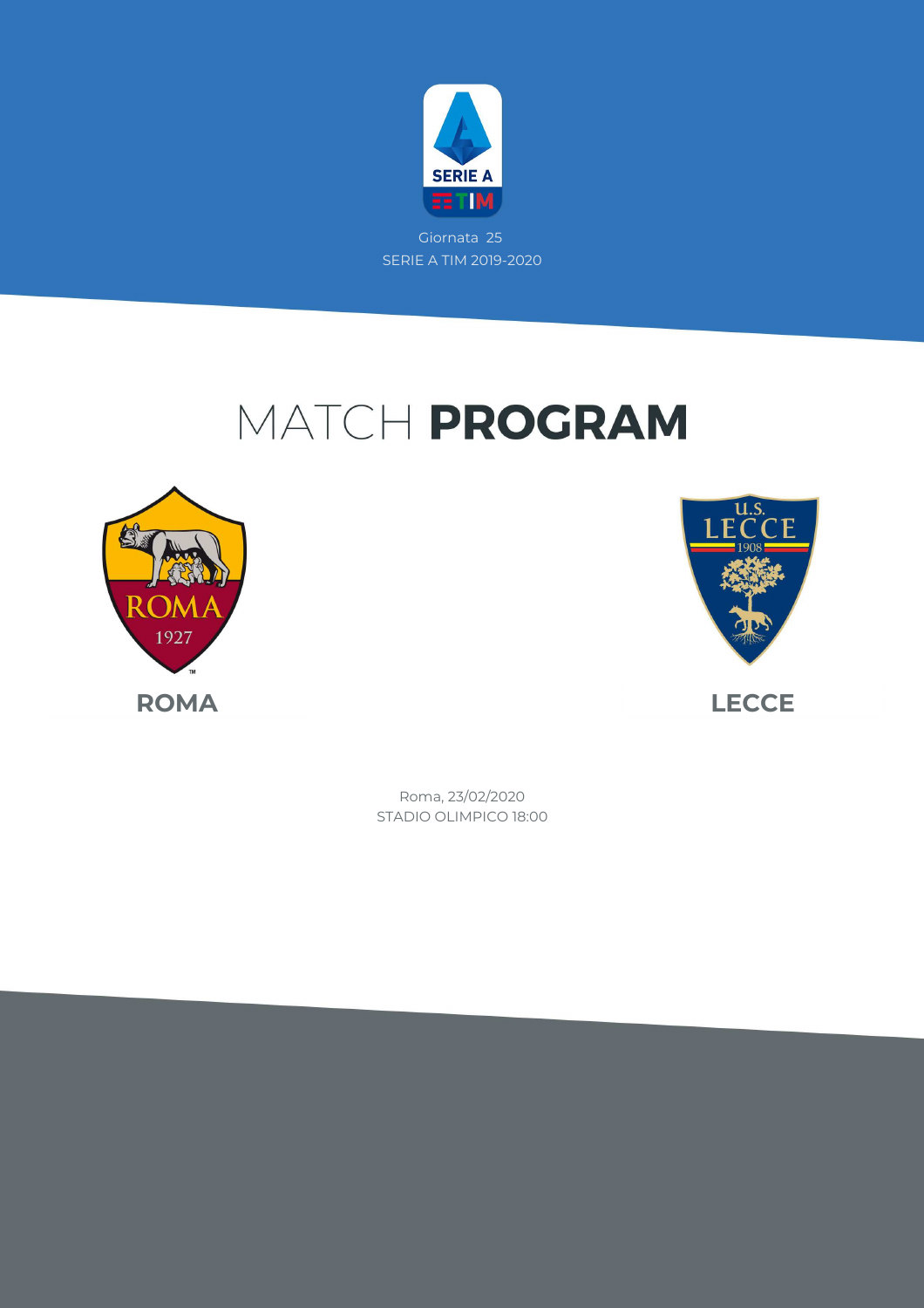



### **ROMA** vs LECCE Roma, 23/02/2020



#### STADIO OLIMPICO 18:00

### **RISULTATI STAGIONALI**

| <b>TOTALI</b>         | PTI | <b>GIOC</b> | <b>VINTE</b> | <b>NULLE</b>   | <b>PERSE</b> | GF | <b>GS</b> | <b>DIFF.RETI</b>            |
|-----------------------|-----|-------------|--------------|----------------|--------------|----|-----------|-----------------------------|
| <b>ROMA</b>           | 39  | 24          | 11           | 6              | 7            | 43 | 32        | $+11$                       |
| <b>LECCE</b>          | 25  | 24          | 6            | $\overline{r}$ | 11           | 32 | 45        | $-13$                       |
| <b>CASA/TRASFERTA</b> | PTI | <b>GIOC</b> | <b>VINTE</b> | <b>NULLE</b>   | <b>PERSE</b> | GF | <b>GS</b> | <b>MEDIA</b><br><b>GOAL</b> |
| <b>ROMA</b>           | 18  | 12          | 5            | 3              | 4            | 22 | 19        | 1.8                         |
| <b>LECCE</b>          | 14  | 12          | 4            | $\mathbf{Z}$   | 6            | 15 | 26        | 1.3                         |

### **ULTIMI PRECEDENTI**

| 2019-20 6 \ G  | <b>LECCE</b>                                                                             | <b>ROMA</b>                              |         |
|----------------|------------------------------------------------------------------------------------------|------------------------------------------|---------|
| 29/09/2019     |                                                                                          | 11'(2 <sup>°</sup> T) E. DZEKO           | $0 - 1$ |
| 2011-12 31^ G  | <b>LECCE</b>                                                                             | <b>ROMA</b>                              |         |
| 07/04/2012     | 22'(1°T) L. MURIEL, 44'(1°T) D. DI MICHELE, 4'(2°T) L.<br>MURIEL. 11'(2°T) D. DI MICHELE | 43'(2°T) B. KRKIC, 45'(2°T) E. LAMELA    | $4 - 2$ |
| 2011-12 12 \ G | <b>ROMA</b>                                                                              | <b>LECCE</b>                             |         |
| 20/11/2011     | 25'(1°T) M. PJANIC, 9'(2°T) F. GAGO                                                      | 16'(2°T) A. BERTOLACCI                   | $2 - 1$ |
| 2010-11 28 \ G | <b>LECCE</b>                                                                             | <b>ROMA</b>                              |         |
| 04/03/2011     | 30'(2°T) G. GIACOMAZZI                                                                   | 32'(1°T) M. VUCINIC, 45'(2°T) D. PIZARRO | $1-2$   |
| 2010-119 ^ G   | <b>ROMA</b>                                                                              | <b>LECCE</b>                             |         |
| 30/10/2010     | 17'(2°T) N. BURDISSO, 31'(2°T) M. VUCINIC                                                |                                          | $2 - 0$ |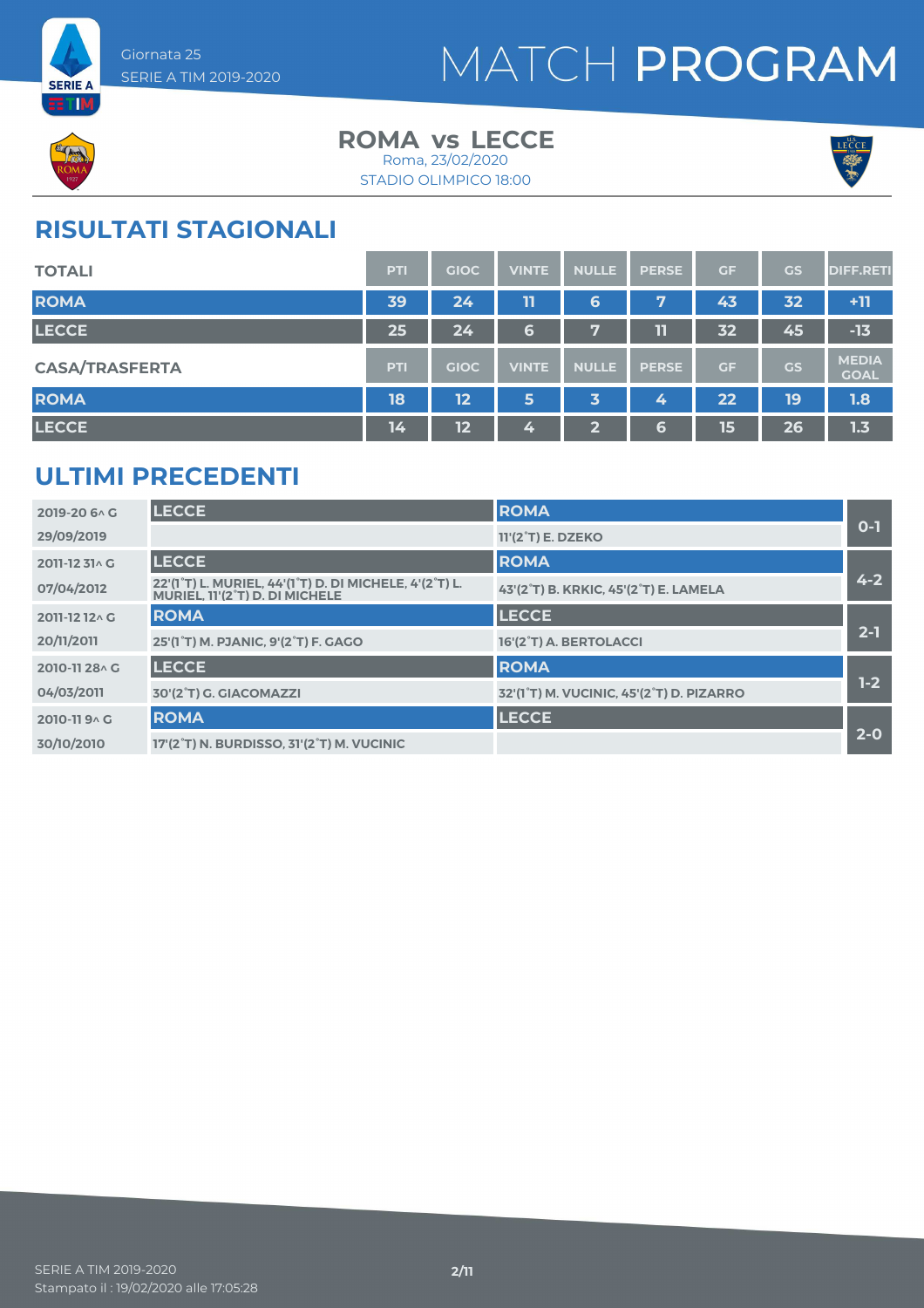



#### **ROMA** vs LECCE Roma, 23/02/2020

STADIO OLIMPICO 18:00



## **ROSA DELLE SQUADRE**

| <b>ROMA</b>                   |                               | <b>PRES. A</b> | <b>GOL A</b>   | <b>GOL 2019-20</b>      | <b>PRES. 2019-20</b> | MIN. 2019-20 |
|-------------------------------|-------------------------------|----------------|----------------|-------------------------|----------------------|--------------|
| <b>PORTIERI</b>               |                               |                |                |                         |                      |              |
| <b>13 PAU LOPEZ</b>           |                               | 23             | 32             | 32                      | 23                   | 2235         |
| <b>45 MATTEO CARDINALI</b>    |                               | $\mathbf 0$    | $\mathbf 0$    | $\mathbf 0$             | $\mathbf 0$          | $\mathbf 0$  |
| <b>63 DANIEL FUZATO</b>       |                               | $\mathbf 0$    | $\mathbf 0$    | $\mathbf 0$             | $\mathbf 0$          | $\mathbf o$  |
| <b>83 ANTONIO MIRANTE</b>     |                               | 351            | 478            | $\mathbf 0$             | I.                   | 95           |
| <b>DIFENSORI</b>              |                               |                |                |                         |                      |              |
| 2 DAVIDE ZAPPACOSTA           |                               | 86             | 5              | $\mathbf 0$             | T.                   | 16           |
| 5 JUAN JESUS                  |                               | 175            | $\overline{2}$ | $\mathbf 0$             | 3                    | 117          |
| <b>6 CHRIS SMALLING</b>       |                               | 19             | $\overline{2}$ | $\overline{\mathbf{2}}$ | 19                   | 1846         |
|                               | <b>11 ALEKSANDAR KOLAROV</b>  | 171            | 21             | 5                       | 21                   | 1960         |
| <b>15 MERT CETIN</b>          |                               | 5              | O              | $\mathbf 0$             | 5                    | 245          |
| <b>DAVIDE SANTON</b><br>18    |                               | 131            | $\mathbf 0$    | $\mathbf 0$             | 13                   | 628          |
| <b>FEDERICO FAZIO</b><br>20   |                               | 116            | 9              | $\mathbf 0$             | 11                   | 868          |
| 23                            | <b>GIANLUCA MANCINI</b>       | 63             | $\overline{7}$ | L                       | 22                   | 2034         |
| <b>WILLIAM BIANDA</b><br>28   |                               | $\mathbf 0$    | O              | 0                       | $\mathbf 0$          | $\mathbf 0$  |
| <b>BRUNO PERES</b><br>33      |                               | 117            | 8              | $\mathbf 0$             | 4                    | 187          |
|                               | <b>37 LEONARDO SPINAZZOLA</b> | 75             | $\mathbf 0$    | $\mathbf 0$             | 15                   | 970          |
| <b>41 ROGER IBANEZ</b>        |                               | $\mathbb{I}$   | $\mathbf 0$    | $\mathbf 0$             | $\mathbf 0$          | $\mathbf 0$  |
| <b>60 DEVID EUGENE BOUAH</b>  |                               | O              | O              | $\mathbf 0$             | $\mathbf 0$          | 0            |
| <b>61 RICCARDO CALAFIORI</b>  |                               | $\mathbf 0$    | $\mathbf 0$    | $\mathbf 0$             | $\mathbf 0$          | 0            |
| <b>CENTROCAMPISTI</b>         |                               |                |                |                         |                      |              |
| <b>4 BRYAN CRISTANTE</b>      |                               | 119            | 18             | L                       | 13                   | 928          |
| <b>7 LORENZO PELLEGRINI</b>   |                               | 118            | 15             | L                       | 17                   | 1554         |
| <b>14 GONZALO VILLAR</b>      |                               | $\overline{2}$ | O              | $\mathbf 0$             | $\overline{2}$       | 28           |
| 21 JORDAN VERETOUT            |                               | 91             | 15             | $\overline{2}$          | 22                   | 1943         |
| 22 NICOLO' ZANIOLO            |                               | 45             | 8              | 4                       | 18                   | 1376         |
| <b>27 JAVIER PASTORE</b>      |                               | 92             | 17             | $\mathbf 0$             | 9                    | 479          |
| 42                            | <b>AMADOU DIAWARA</b>         | 95             | L.             | 0                       | 12                   | 933          |
| 52 EDOARDO BOVE               |                               | $\mathbf 0$    | $\mathbf 0$    | $\mathbf 0$             | $\mathbf 0$          | $\mathbf 0$  |
| <b>ALESSIO RICCARDI</b><br>53 |                               | $\mathbf 0$    | $\mathbf 0$    | 0                       | $\mathbf 0$          | O            |
| <b>54 EBRIMA DARBOE</b>       |                               | $\mathbf 0$    | $\mathbf 0$    | $\mathbf 0$             | $\mathbf 0$          | $\mathbf 0$  |
| <b>77 HENRIKH MKHITARYAN</b>  |                               | 11             | 4              | 4                       | 11                   | 683          |
| <b>ATTACCANTI</b>             |                               |                |                |                         |                      |              |
| 8 DIEGO PEROTTI               |                               | 142            | 29             | 3                       | 14                   | 766          |
| 9 EDIN DZEKO                  |                               | 161            | 73             | 11                      | 24                   | 2202         |
| <b>17 CENGIZ UNDER</b>        |                               | 65             | 12             | $\overline{2}$          | 13                   | 693          |
| <b>19 NIKOLA KALINIC</b>      |                               | 106            | 33             | $\mathbf 0$             | $\overline{7}$       | 148          |
| <b>31 CARLES PEREZ</b>        |                               | 3              | $\mathbf 0$    | 0                       | 3                    | 98           |
| <b>47 RUBEN PROVIDENCE</b>    |                               | $\mathbf{0}$   | $\mathbf{O}$   | $\mathbf{O}$            | $\mathbf{0}$         | $\mathbf{O}$ |
| 55 LUDOVICO D'ORAZIO          |                               | $\mathbf 0$    | $\mathbf 0$    | $\mathbf 0$             | $\mathbf 0$          | 0            |
|                               | 64 FELIPE ESTRELLA GALEAZZI   | $\mathbf{O}$   | $\mathbf 0$    | $\mathbf 0$             | $\mathbf{0}$         | $\mathbf 0$  |
| <b>99 JUSTIN KLUIVERT</b>     |                               | 45             | 4              | 3                       | 16                   | 1316         |
| <b>STAFF TECNICO</b>          |                               |                |                |                         |                      |              |

**PAULO FONSECA**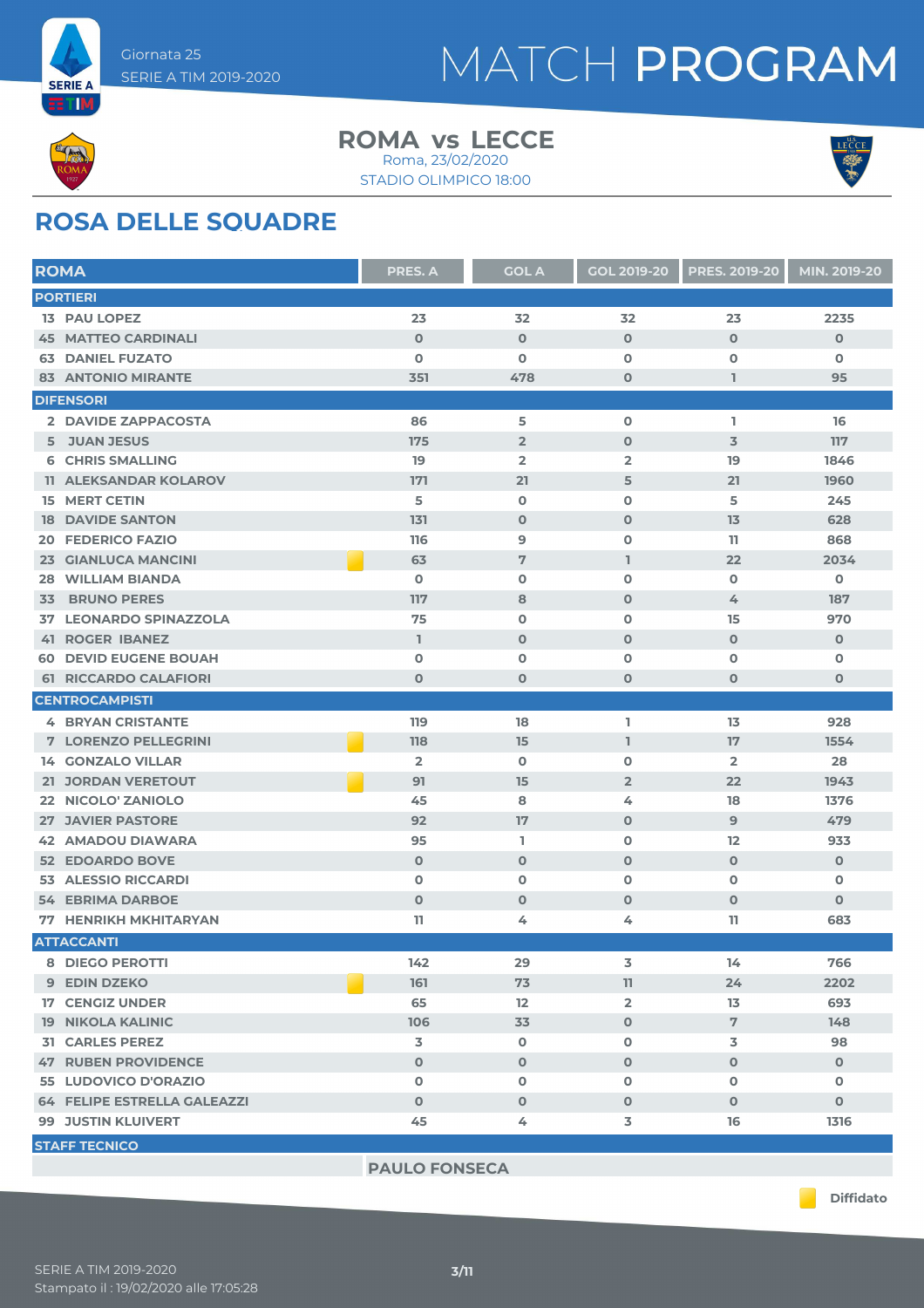



#### **ROMA** vs LECCE

STADIO OLIMPICO 18:00 Roma, 23/02/2020



**LECCE PRES. A GOL A GOL 2019-20 PRES. 2019-20 MIN. 2019-20 PORTIERI 21 GABRIEL 32 60 40 21 1970 MAURO VIGORITO 6 7 5 4 353 RAZVAN SAVA 0 0 0 0 0 GIANMARCO CHIRONI 0 0 0 0 0 DIFENSORI BRAYAN VERA 3 0 0 3 39 FABIO LUCIONI 31 1 1 23 2174 NEHUEN PAZ 8 0 0 6 166 GIULIO DONATI 21 0 0 7 670 LUCA ROSSETTINI 297 8 0 23 2185 ILARIO MONTERISI 0 0 0 0 0 BIAGIO MECCARIELLO 8 0 0 8 518 MARCO CALDERONI 18 3 3 17 1534 ANDREA RISPOLI 116 6 0 20 1469 SILVIO COLELLA 0 0 0 0 0 MICHELE LARASPATA 0 0 0 0 0 CRISTIAN DELL'ORCO 41 1 0 9 746 CENTROCAMPISTI JACOPO PETRICCIONE 19 0 0 19 1529 MARCO MANCOSU 32 9 8 19 1462 YEVHEN SHAKHOV 14 0 0 14 727 ALESSANDRO DEIOLA 45 1 1 7 531 RICCARDO SAPONARA 133 18 0 6 347 AUGUSTUS DUBICKAS 0 0 0 0 0 SERGIO MASELLI 0 0 0 0 0 SALVATORE RIMOLI 0 0 0 0 0 FRANCESCO PALUMBO 0 0 0 0 0 ZAN MAJER 18 1 1 18 1352 ANTONIN BARAK 53 8 1 11 507**

**FABIO LIVERANI**

 **PANAGIOTIS TACHTSIDIS 145 7 0 17 1498 GIANNELLI IMBULA 3 0 0 3 141**

 **GIANLUCA LAPADULA 80 22 7 17 1278 FILIPPO FALCO 28 3 3 19 1445 DIEGO FARIAS 132 23 2 12 528 GABRIELE GALLO 0 0 0 0 0 SAMUELE OLTREMARINI 0 0 0 0 0 KHOUMA BABACAR 158 38 2 17 1056**

**Diffidato**

**STAFF TECNICO**

**ATTACCANTI**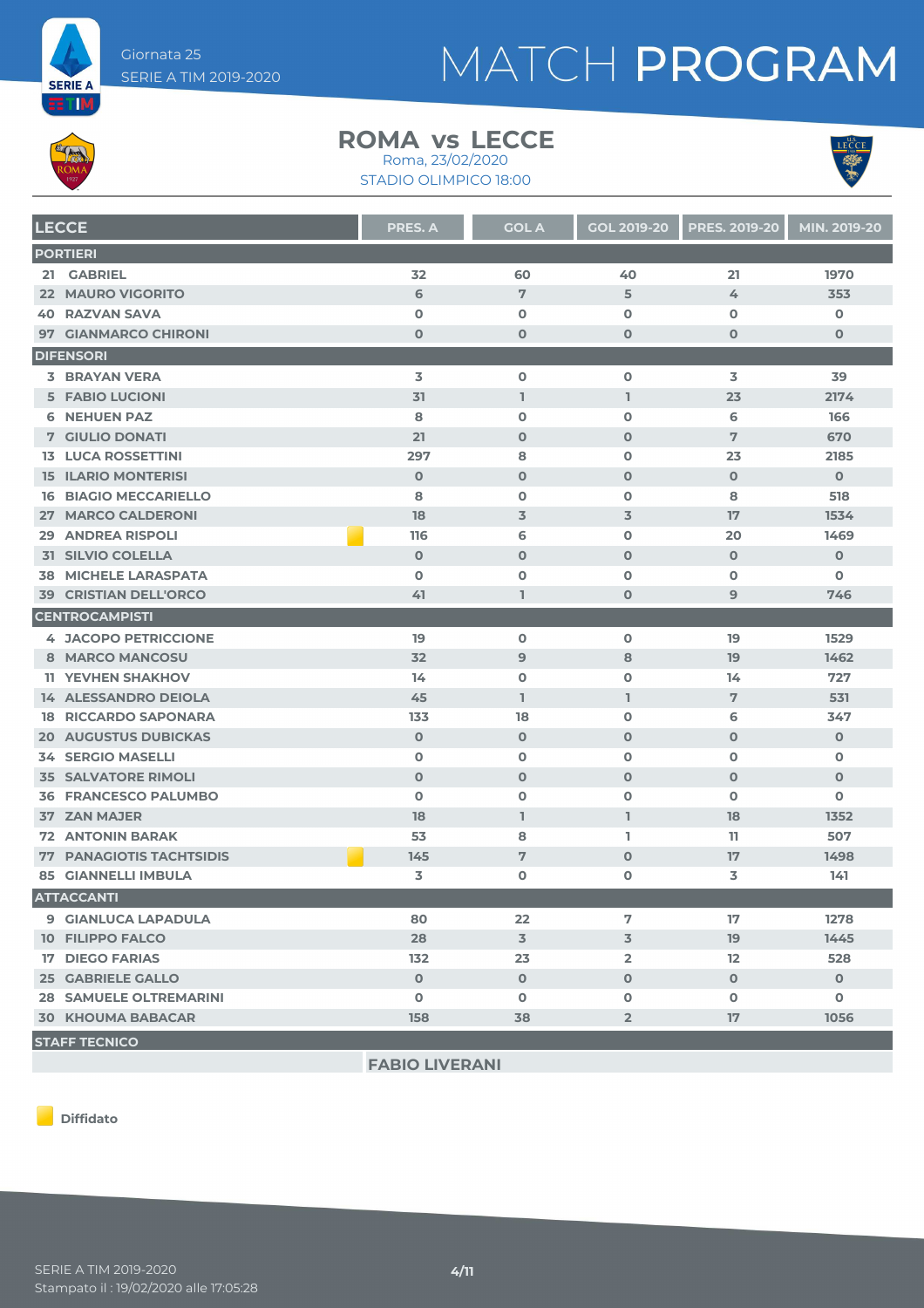



**ETM** 

#### **ROMA** vs LECCE Roma, 23/02/2020

STADIO OLIMPICO 18:00



### **RENDIMENTO RECENTE**

| <b>ROMA</b>         |                                                                                                                         |                                                                                                              |         |
|---------------------|-------------------------------------------------------------------------------------------------------------------------|--------------------------------------------------------------------------------------------------------------|---------|
| <b>24^ GIORNATA</b> | <b>ATALANTA</b>                                                                                                         | <b>ROMA</b>                                                                                                  |         |
| 15/02/2020          | 5'(2°T) J. PALOMINO, 14'(2°T) M. PASALIC                                                                                | 45'(1 <sup>°</sup> T) E. DZEKO                                                                               | $2 - 1$ |
| 23^ GIORNATA        | <b>ROMA</b>                                                                                                             | <b>BOLOGNA</b>                                                                                               |         |
| 07/02/2020          | 22'(1°T)[A] S. DENSWIL, 27'(2°T) H. MKHITARYAN                                                                          | 16'(1 <sup>°</sup> T) R. ORSOLINI, 26'(1 <sup>°</sup> T) M. BARROW, 6'(2 <sup>°</sup> T) M.<br><b>BARROW</b> | $2 - 3$ |
| 22^ GIORNATA        | <b>SASSUOLO</b>                                                                                                         | <b>ROMA</b>                                                                                                  |         |
| 01/02/2020          | 7'(1 <sup>°</sup> T) F. CAPUTO, 16'(1 <sup>°</sup> T) F. CAPUTO, 26'(1 <sup>°</sup> T) F.<br>DJURICIC, 29'(2°T) J. BOGA | 10'(2°T) E. DZEKO, 28'(2°T) J. VERETOUT                                                                      | $4 - 2$ |
| 21^ GIORNATA        | <b>ROMA</b>                                                                                                             | LAZIO                                                                                                        |         |
| 26/01/2020          | 26'(1 <sup>°</sup> T) E. DZEKO                                                                                          | 34'(1 <sup>°</sup> T) F. ACERBI                                                                              | $1-1$   |
| <b>20^ GIORNATA</b> | <b>GENOA</b>                                                                                                            | <b>ROMA</b>                                                                                                  |         |
| 19/01/2020          | 45'(1 <sup>°</sup> T) G. PANDEV                                                                                         | 6'(1°T) C. UNDER, 44'(1°T)[A] D. BIRASCHI, 29'(2°T) E.<br><b>DZEKO</b>                                       | $1 - 3$ |
|                     |                                                                                                                         |                                                                                                              |         |

#### **LECCE**

| <b>24^ GIORNATA</b><br>15/02/2020 | <b>LECCE</b><br>41'(1°T) M. MANCOSU, 21'(2°T) Z. MAJER                                                                                   | <b>SPAL</b><br>2'(2°T) A. PETAGNA                                                         | $2 - 1$ |
|-----------------------------------|------------------------------------------------------------------------------------------------------------------------------------------|-------------------------------------------------------------------------------------------|---------|
| 23^ GIORNATA<br>09/02/2020        | <b>NAPOLI</b><br>3'(2°T) A. MILIK, 45'(2°T) J. CALLEJON                                                                                  | <b>LECCE</b><br>29'(1°T) G. LAPADULA, 16'(2°T) G. LAPADULA, 37'(2°T) M.<br><b>MANCOSU</b> | $2 - 3$ |
| <b>22^ GIORNATA</b><br>02/02/2020 | <b>LECCE</b><br>11'(1 <sup>°</sup> T) A. DEIOLA, 19'(1 <sup>°</sup> T) A. BARAK, 19'(2 <sup>°</sup> T) F. FALCO,<br>33'(2°T) G. LAPADULA | <b>TORINO</b>                                                                             | $4 - 0$ |
| <b>21^ GIORNATA</b><br>26/01/2020 | <b>HELLAS VERONA</b><br>19'(1°T) P. DAWIDOWICZ, 34'(1°T) M. PESSINA, 42'(2°T) G.<br><b>PAZZINI</b>                                       | <b>LECCE</b>                                                                              | $3-0$   |
| <b>20^ GIORNATA</b><br>19/01/2020 | <b>LECCE</b><br>32'(2°T) M. MANCOSU                                                                                                      | <b>INTER</b><br><b>27'(2°T) A. BASTONI</b>                                                | 1-1     |

| <b>CONFRONTO SQUADRE (Valori medi)</b> | <b>ROMA</b> | <b>LECCE</b> |
|----------------------------------------|-------------|--------------|
| <b>Goal Fatti</b>                      | 1.79        | 1.33         |
| <b>Goal Subiti</b>                     | 1.33        | 1.88         |
| Tiri totali                            | 12.21       | 9.63         |
| <b>Tiri in porta</b>                   | 6.63        | 5.21         |
| <b>Assist</b>                          | 0.92        | 0.71         |
| Azioni di attacco                      | 50.46       | 40.88        |
| Passaggi riusciti                      | 415.58      | 324.88       |
| Passaggi riusciti %                    | 84%         | 80%          |
| <b>Falli Fatti</b>                     | 14.25       | 13.54        |
| <b>Falli Subiti</b>                    | 11.83       | 14           |
| <b>Baricentro</b>                      | 53.07m      | 46.55m       |
| <b>Passaggi Chiave</b>                 | 3.58        | 2.63         |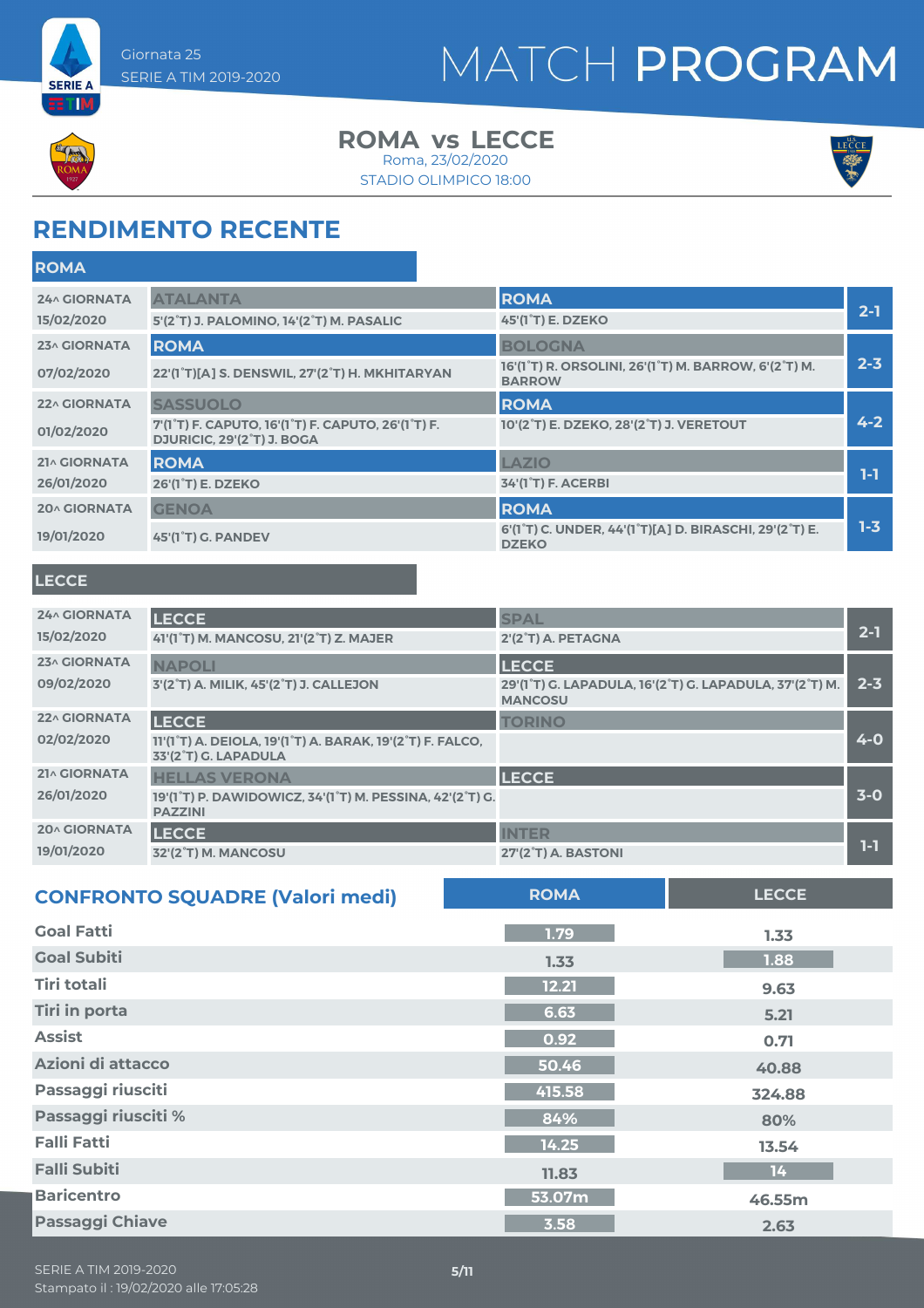**SERIE A**  $\Xi$ TIM

# MATCH PROGRAM

#### **ROMA** vs LECCE Roma, 23/02/2020

STADIO OLIMPICO 18:00



### **RENDIMENTO ATLETICO \***

| <b>ROMA</b>            | Pres. (Min.) | Media (km) | Media<br>Sprint (Km) | <b>LECCE</b>         | Pres. (Min.) | Media (km) | Media<br>Sprint (Km) |
|------------------------|--------------|------------|----------------------|----------------------|--------------|------------|----------------------|
| <b>7</b> L. PELLEGRINI | 17 (1554')   | 11.363     | 1.072                | 72 A. BARAK          | 3(285)       | 12.182     | 0.861                |
| 42 A. DIAWARA          | 12(933')     | 11.062     | 0.812                | 14 A. DEIOLA         | 6(526)       | 11.535     | 0.969                |
| <b>4</b> B. CRISTANTE  | 13 (928')    | 11.045     | 0.692                | 77 P. TACHTSIDIS     | 17 (1498')   | 10.694     | 0.76                 |
| 23 G. MANCINI          | 22 (2034')   | 10.654     | 0.769                | 18 R. SAPONARA       | 2(169)       | 10.664     | 0.82                 |
| 21 J. VERETOUT         | 22 (1943')   | 10.585     | 0.887                | 7 G. DONATI          | 7(670)       | 10.59      | 0.944                |
| <b>11</b> A. KOLAROV   | 21 (1960')   | 10.536     | 1.182                | 27 M. CALDERONI      | 17 (1534')   | 10.446     | 1.109                |
| <b>6</b> C. SMALLING   | 19 (1846')   | 10.435     | 0.665                | 4 J. PETRICCIONE     | 19 (1529')   | 10.352     | 0.637                |
| 9 E. DZEKO             | 24 (2202')   | 9.93       | 0.69                 | 39 C. DELL'ORCO      | 9(746)       | 10.263     | 0.71                 |
| 77 H. MKHITARYAN       | 11(683)      | 9.876      | 1.029                | 8 M. MANCOSU         | 19 (1462')   | 10.211     | 0.746                |
| <b>20 F. FAZIO</b>     | 11(868)      | 9.755      | 0.7                  | 29 A. RISPOLI        | 20 (1469')   | 10.153     | 1.054                |
| 22 N. ZANIOLO          | 18 (1376')   | 9.572      | 0.827                | 37 Z. MAJER          | 18 (1352')   | 10.145     | 0.898                |
| 37 L. SPINAZZOLA       | 15 (970')    | 9.37       | 0.934                | 13 L. ROSSETTINI     | 23 (2185')   | 10.133     | 0.475                |
| 99 J. KLUIVERT         | 16 (1316')   | 9.308      | 0.977                | <b>5</b> F. LUCIONI  | 23 (2174')   | 10.005     | 0.557                |
| 27 J. PASTORE          | 9(479)       | 9.159      | 0.705                | <b>9</b> G. LAPADULA | 17 (1278')   | 9.524      | 0.797                |
| 15 M. CETIN            | 5(245)       | 9.115      | 0.62                 | 10 F. FALCO          | 19 (1445')   | 9.261      | 0.612                |
| 8 D. PEROTTI           | 14 (766')    | 8.87       | 0.846                | 16 B. MECCARIELLO    | 8(518)       | 8.629      | 0.625                |
| 18 D. SANTON           | 13 (628')    | 8.123      | 0.761                | 30 K. BABACAR        | 17 (1056')   | 7.953      | 0.7                  |
| <b>17</b> C. UNDER     | 13 (693')    | 8.004      | 0.707                | <b>11</b> Y. SHAKHOV | 14(727)      | 7.923      | 0.678                |
| 33 BRUNO PERES         | 4(187)       | 7.433      | 0.816                | 85 G. IMBULA         | 3(141)       | 7.517      | 0.469                |
| <b>5</b> JUAN JESUS    | 3(117)       | 5.674      | 0.545                | 17 D. FARIAS         | 12 (528')    | 5.828      | 0.517                |
| $31$ C. PEREZ          | 3(98)        | 3.9        | 0.424                | 3 B. VERA            | 3(39)        | 1.827      | 0.166                |
| 19 N. KALINIC          | 7(148)       | 2.664      | 0.273                | 6 N. PAZ             | 3(30)        | 1.334      | 0.069                |
| <b>2</b> D. ZAPPACOSTA | 1(16')       | 2.201      | 0.201                |                      |              |            |                      |
| 14 G. VILLAR           | 2(28)        | 2.034      | 0.101                |                      |              |            |                      |

**\* Le informazioni riportate sul Rendimento Atletico sono da intendersi riferite al periodo di permanenza nella squadra corrente.**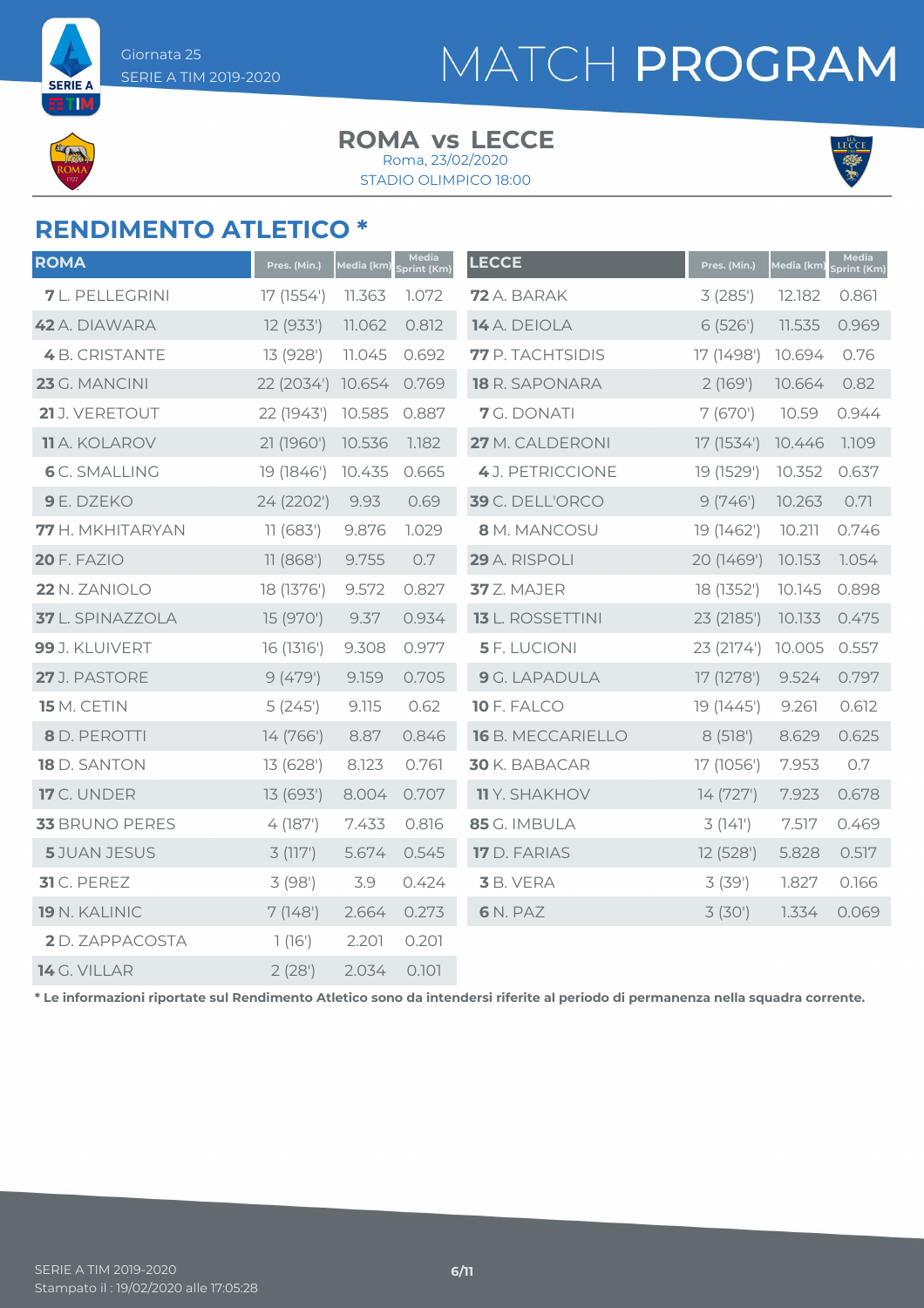

**SERIE A ETM** 

> **ROMA** vs LECCE STADIO OLIMPICO 18:00 Roma, 23/02/2020



## **GLI INCONTRI DELLA 25 ^ GIORNATA**

| <b>BRESCIA</b>       | <b>NAPOLI</b>    | 21/02/2020 20:45 |
|----------------------|------------------|------------------|
| <b>BOLOGNA</b>       | <b>UDINESE</b>   | 22/02/2020 15:00 |
| <b>SPAL</b>          | <b>JUVENTUS</b>  | 22/02/2020 18:00 |
| <b>FIORENTINA</b>    | <b>MILAN</b>     | 22/02/2020 20:45 |
| <b>GENOA</b>         | <b>LAZIO</b>     | 23/02/2020 12:30 |
| <b>ATALANTA</b>      | <b>SASSUOLO</b>  | 23/02/2020 15:00 |
| <b>HELLAS VERONA</b> | <b>CAGLIARI</b>  | 23/02/2020 15:00 |
| <b>TORINO</b>        | <b>PARMA</b>     | 23/02/2020 15:00 |
| <b>ROMA</b>          | <b>LECCE</b>     | 23/02/2020 18:00 |
| <b>INTER</b>         | <b>SAMPDORIA</b> | 23/02/2020 20:45 |

### **CLASSIFICA SERIE A**

|                      | <b>PTI</b> | <b>GIOC</b> | <b>VINTE</b>   | <b>NULLE</b>            | <b>PERSE</b>   | <b>GF</b> | GS | <b>DIFF.RETI</b> |
|----------------------|------------|-------------|----------------|-------------------------|----------------|-----------|----|------------------|
| <b>JUVENTUS</b>      | 57         | 24          | 18             | $\overline{\mathbf{3}}$ | $\overline{3}$ | 46        | 23 | $+23$            |
| <b>LAZIO</b>         | 56         | 24          | 17             | 5                       | $\overline{2}$ | 55        | 21 | $+34$            |
| <b>INTER</b>         | 54         | 24          | 16             | 6                       | $\overline{2}$ | 49        | 22 | $+27$            |
| <b>ATALANTA</b>      | 45         | 24          | 13             | 6                       | 5              | 63        | 32 | $+31$            |
| <b>ROMA</b>          | 39         | 24          | 11             | $6\phantom{1}$          | $\overline{7}$ | 43        | 32 | $+11$            |
| <b>HELLAS VERONA</b> | 35         | 24          | $9$            | 8                       | $\overline{7}$ | 28        | 24 | $+4$             |
| <b>PARMA</b>         | 35         | 24          | 10             | 5                       | 9              | 32        | 30 | $+2$             |
| <b>MILAN</b>         | 35         | 24          | 10             | 5                       | 9              | 26        | 31 | $-5$             |
| <b>NAPOLI</b>        | 33         | 24          | 9              | 6                       | 9              | 37        | 34 | $+3$             |
| <b>BOLOGNA</b>       | 33         | 24          | $\overline{9}$ | $\mathbf 6$             | 9              | 37        | 39 | $-2$             |
| <b>CAGLIARI</b>      | 32         | 24          | 8              | 8                       | 8              | 38        | 36 | $+2$             |
| <b>SASSUOLO</b>      | 29         | 24          | 8              | 5                       | 11             | 38        | 39 | $-1$             |
| <b>FIORENTINA</b>    | 28         | 24          | $\overline{7}$ | $\overline{7}$          | 10             | 31        | 35 | $-4$             |
| <b>TORINO</b>        | 27         | 24          | 8              | $\overline{\mathbf{3}}$ | 13             | 27        | 43 | $-16$            |
| <b>UDINESE</b>       | 26         | 24          | $\overline{7}$ | 5                       | 12             | 20        | 36 | $-16$            |
| <b>LECCE</b>         | 25         | 24          | 6              | $\overline{\mathbf{z}}$ | $\mathbf{u}$   | 32        | 45 | $-13$            |
| <b>SAMPDORIA</b>     | 23         | 24          | 6              | 5                       | 13             | 26        | 43 | $-17$            |
| <b>GENOA</b>         | 22         | 24          | 5              | $\overline{7}$          | 12             | 27        | 43 | $-16$            |
| <b>BRESCIA</b>       | 16         | 24          | $\overline{4}$ | 4                       | 16             | 21        | 44 | $-23$            |
| <b>SPAL</b>          | 15         | 24          | 4              | $\overline{\mathbf{3}}$ | 17             | 18        | 42 | $-24$            |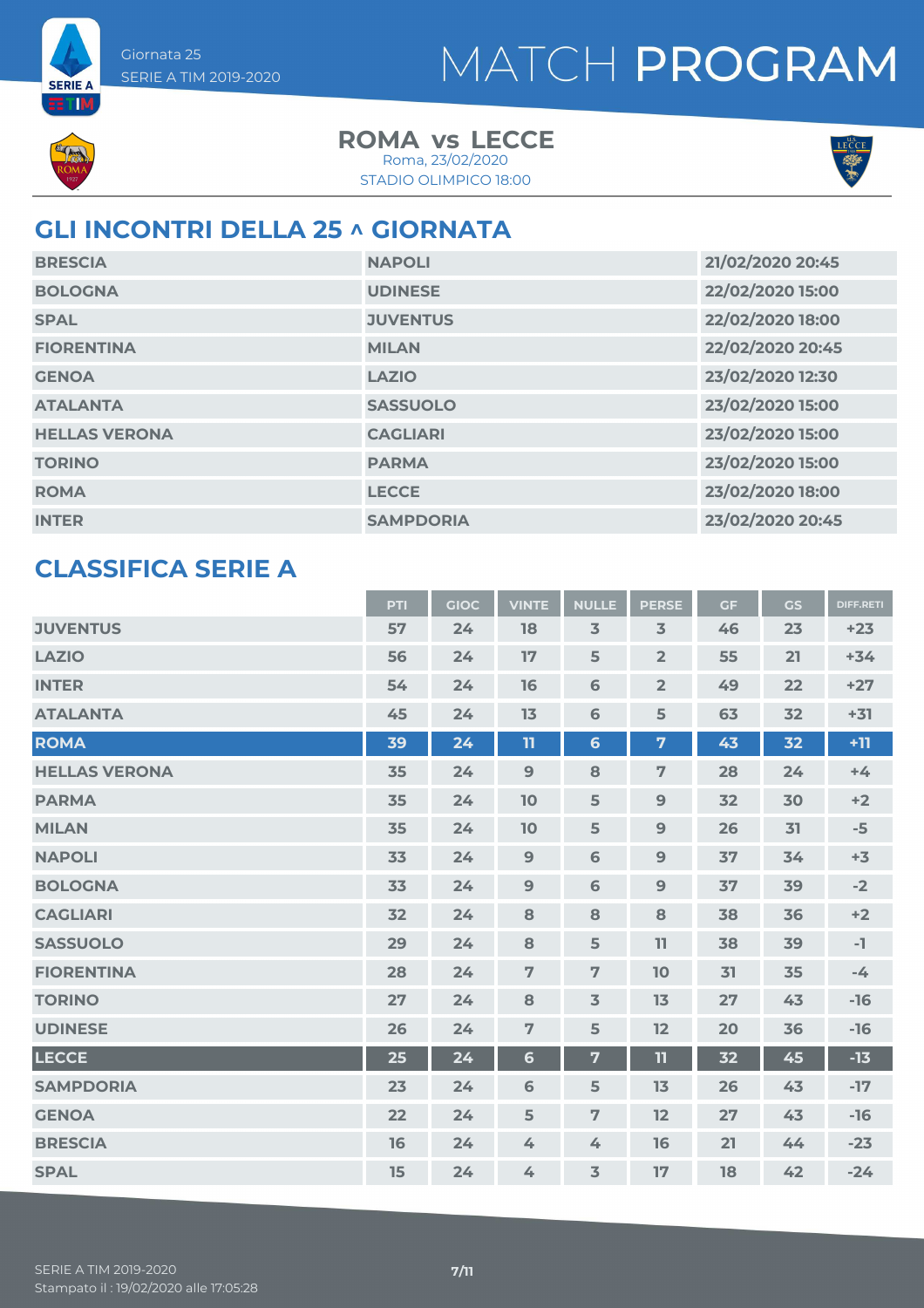

**SERIE A** ETM

> **ROMA** vs LECCE STADIO OLIMPICO 18:00 Roma, 23/02/2020



## **CLASSIFICA GIOCATORI**

| <b>RANKING MARCATORI</b> | <b>Gol(Rigore)</b>          |
|--------------------------|-----------------------------|
| <b>C. IMMOBILE</b>       | LAZ 26 (10)                 |
| 2 C. RONALDO             | <b>JUV</b> 20 (7)           |
| <b>3 R. LUKAKU</b>       | <b>INT 17 (4)</b>           |
| 4 J. ILICIC              | <b>ATA 14 (0)</b>           |
| 4 JOAO PEDRO             | CAG 14 (3)                  |
| <b>6 L. MURIEL</b>       | <b>ATA 12 (5)</b>           |
| <b>7 L. MARTINEZ</b>     | <b>11 (2)</b><br><b>INT</b> |
| <b>7 F. CAPUTO</b>       | 11(1)<br><b>SAS</b>         |
| E. DZEKO                 | <b>ROM 11 (0)</b>           |
| 10 A. MILIK              | <b>NAP</b><br>9 (O)         |

## **CLASSIFICA SQUADRE**

| <b>RANKING SQUADRE</b>     | <b>Gol - Media Gol</b> |      |
|----------------------------|------------------------|------|
| <b>ATALANTA</b>            | 63                     | 2.63 |
| <b>LAZIO</b>               | 55                     | 2.29 |
| <b>INTER</b><br>3          | 49                     | 2.04 |
| <b>JUVENTUS</b><br>4       | 46                     | 1.92 |
| <b>ROMA</b><br>5           | 43                     | 1.79 |
| <b>CAGLIARI</b><br>6       | 38                     | 1.58 |
| <b>SASSUOLO</b><br>G       | 38                     | 1.58 |
| <b>BOLOGNA</b><br>8        | 37                     | 1.54 |
| <b>NAPOLI</b><br>8         | 37                     | 1.54 |
| <b>LECCE</b><br>10         | 32                     | 1.33 |
| <b>PARMA</b><br>10         | 32                     | 1.33 |
| <b>FIORENTINA</b>          | 斫                      | 1.29 |
| <b>HELLAS VERONA</b><br>13 | 28                     | 1.17 |
| 14 GENOA                   | 27                     | 1.13 |
| <b>TORINO</b><br>14        |                        | 1.13 |
| <b>MILAN</b><br><b>16</b>  | 26                     | 1.08 |
| <b>SAMPDORIA</b><br>16     | 26                     | 1.08 |
| <b>BRESCIA</b><br>18       | 21                     | 0.88 |
| <b>UDINESE</b><br>19       | 20                     | 0.83 |
| 20 SPAL                    | 18                     | 0.75 |

|                 | <b>RANKING SQUADRE</b> | <u> Tot Tir</u> i - In Porta - Fuori |            |                   |            |
|-----------------|------------------------|--------------------------------------|------------|-------------------|------------|
|                 | <b>ATALANTA</b>        |                                      |            | 359 215 144       |            |
|                 | <b>NAPOLI</b>          |                                      |            | 329 167           | <b>162</b> |
| 3               | <b>LAZIO</b>           |                                      | 303        | 182               | 121        |
| 4               | <b>ROMA</b>            |                                      |            | 293 159           | 134        |
| 5               | <b>JUVENTUS</b>        |                                      |            | 286 169           | <b>117</b> |
| 6               | <b>INTER</b>           |                                      | 272        | 174               | 98         |
| 7               | <b>MILAN</b>           |                                      |            | 268 136           | 132        |
| 8               | <b>BOLOGNA</b>         |                                      | 265 148    |                   | 117        |
| 9               | <b>FIORENTINA</b>      |                                      | 245 130    |                   | 115        |
| 10              | <b>SAMPDORIA</b>       |                                      | 241        | 124               | 117        |
|                 | <b>SASSUOLO</b>        |                                      | 234        | 134               | <b>100</b> |
| 12              | <b>LECCE</b>           |                                      |            | 231 125           | 106        |
| 13              | <b>CAGLIARI</b>        |                                      |            | 225 116           | 109        |
| 14              | <b>PARMA</b>           |                                      | 221        | 114               | 107        |
| 14              | <b>UDINESE</b>         |                                      | 221        | 111               | <b>110</b> |
| 16              | <b>SPAL</b>            |                                      | 218        | $\mathbf{g}$<br>6 | $122$      |
|                 | <b>HELLAS VERONA</b>   |                                      | 216        | <b>127</b>        | 89         |
| 18              | <b>GENOA</b>           |                                      | 206        | <b>116</b>        | 90         |
| 19              | <b>TORINO</b>          |                                      | <b>190</b> | <b>102</b>        | 88         |
| $\overline{20}$ | <b>BRESCIA</b>         |                                      |            | 183 103           | 80         |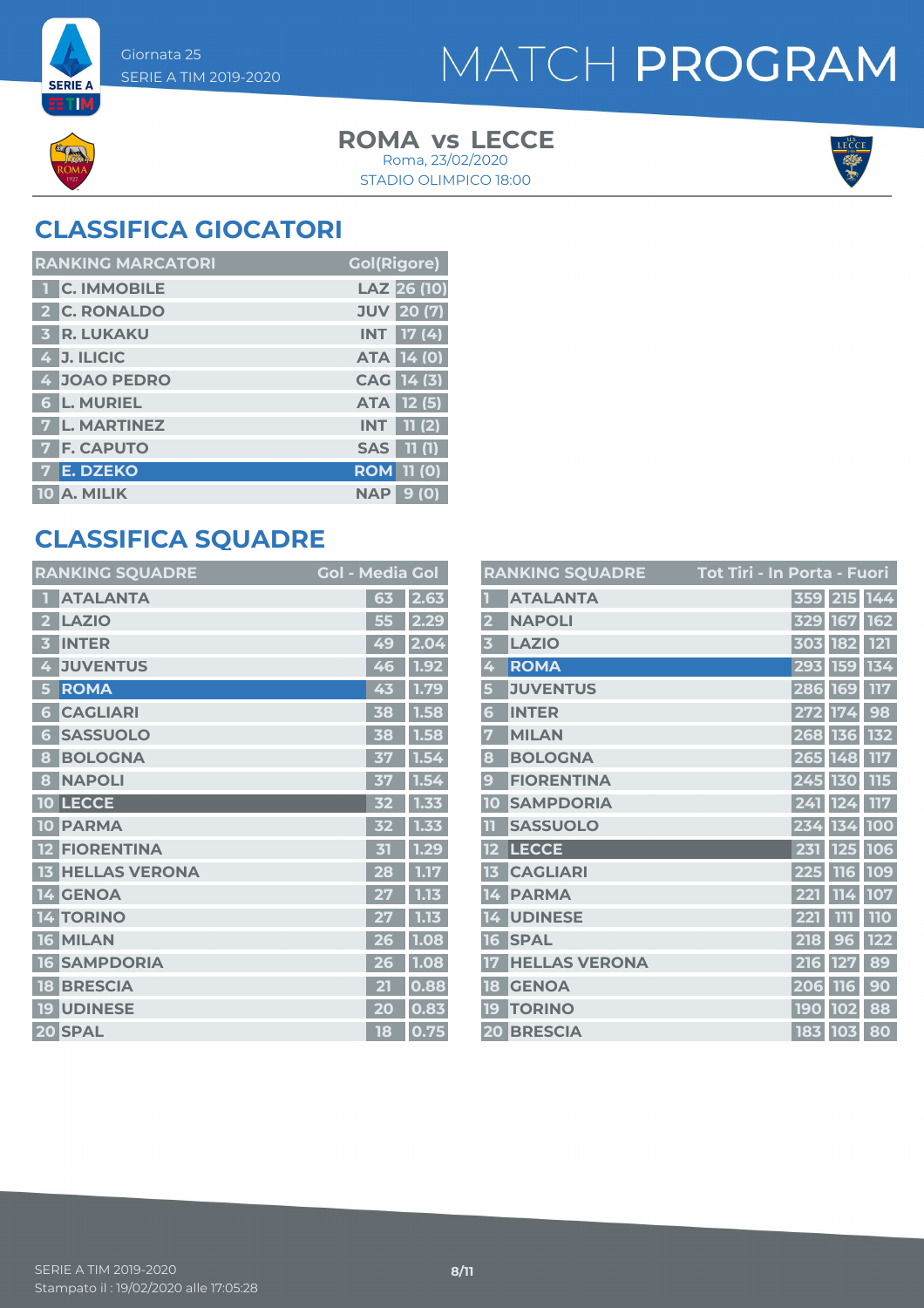Giornata 25 SERIE A TIM 2019-2020

## MATCH PROGRAM

**SERIE A ETIM** 

#### **ROMA** vs LECCE Roma, 23/02/2020





|                         | <b>ATALANTA</b>         | 40              |
|-------------------------|-------------------------|-----------------|
| $\overline{\mathbf{2}}$ | <b>LAZIO</b>            | 34              |
| 3                       | <b>INTER</b>            | 30              |
| 4                       | <b>JUVENTUS</b>         | 28              |
| 4                       | <b>SASSUOLO</b>         | 28              |
| 6                       | <b>NAPOLI</b>           | $\overline{25}$ |
| 7                       | <b>PARMA</b>            | 24              |
| 8                       | <b>ROMA</b>             | 22              |
| 9                       | <b>BOLOGNA</b>          | 20              |
| 9                       | <b>CAGLIARI</b>         | 20              |
| m                       | <b>FIORENTINA</b>       | 17              |
| Ш                       | <b>LECCE</b>            | 17              |
|                         | <b>13 GENOA</b>         | 15              |
|                         | <b>13 UDINESE</b>       | 15              |
|                         | <b>15 HELLAS VERONA</b> | 14              |
| П<br>51                 | <b>TORINO</b>           | 14              |
| 17 <sup>1</sup>         | <b>BRESCIA</b>          | 13              |
|                         | 17 MILAN                | 13              |
|                         | <b>17 SAMPDORIA</b>     | 13              |
|                         | 20 SPAL                 | 10              |

**RANKING SOUADRE Assist** 

| <b>RANKING SQUADRE</b>         | Passaggi Chiave* |      |
|--------------------------------|------------------|------|
| <b>JUVENTUS</b>                |                  | 4.58 |
| <b>NAPOLI</b>                  |                  | 4.54 |
| <b>ATALANTA</b><br>В           |                  | 4.46 |
| <b>LAZIO</b><br>4              |                  | 4.33 |
| <b>INTER</b><br>5              |                  | 4    |
| <b>MILAN</b><br>6              |                  | 3.67 |
| <b>ROMA</b><br>7               |                  | 3.58 |
| <b>CAGLIARI</b><br>8           |                  | 3.5  |
| <b>BOLOGNA</b><br>$\mathbf{C}$ |                  | 3.38 |
| <b>10 FIORENTINA</b>           |                  | 3.25 |
| <b>10 HELLAS VERONA</b>        |                  | 3.25 |
| <b>10 SASSUOLO</b>             |                  | 3.25 |
| <b>13 SAMPDORIA</b>            |                  | 3.04 |
| 14 GENOA                       |                  | 2.96 |
| <b>15 TORINO</b>               |                  | 2.83 |
| <b>15 UDINESE</b>              |                  | 2.83 |
| 17 LECCE                       |                  | 2.63 |
| <b>17 PARMA</b>                |                  | 2.63 |
| <b>19 BRESCIA</b>              |                  | 2.5  |
| 20 SPAL                        |                  | 2.25 |
| * Valori medi per partita.     |                  |      |

|                         | <b>RANKING SQUADRE</b>          | <u>Passaggi riusciti - % *</u> |        |                |
|-------------------------|---------------------------------|--------------------------------|--------|----------------|
| П                       | <b>JUVENTUS</b>                 |                                | 520.46 | 87             |
| $\mathbf{2}$            | <b>NAPOLI</b>                   |                                | 517.83 | 87             |
| $\overline{\mathbf{3}}$ | <b>SASSUOLO</b>                 |                                | 459.92 | 85             |
| 4                       | <b>ATALANTA</b>                 |                                | 453.71 | 83             |
| 5 <sup>1</sup>          | <b>INTER</b>                    |                                | 439.71 | 84             |
| 6 <sup>1</sup>          | <b>LAZIO</b>                    |                                | 419.58 | 84             |
| 7                       | <b>MILAN</b>                    |                                | 417.42 | 83             |
| 8                       | <b>ROMA</b>                     |                                | 415.58 | 84             |
| 9 <sup>1</sup>          | <b>BOLOGNA</b>                  |                                | 370.83 | 80             |
| 10                      | <b>GENOA</b>                    |                                | 366.46 | 81             |
|                         | <b>TI CAGLIARI</b>              |                                | 349.17 | 80             |
|                         | <b>12 UDINESE</b>               |                                | 339.71 | 80             |
|                         | <b>13 FIORENTINA</b>            |                                | 335.92 | 80             |
|                         | 14 SPAL                         |                                | 330.17 | 80             |
|                         | <b>15 HELLAS VERONA</b>         |                                | 326    | 76             |
|                         | <b>16 LECCE</b>                 |                                | 324.88 | 80             |
|                         | <b>17 TORINO</b>                |                                | 306.21 | 77             |
|                         | <b>18 SAMPDORIA</b>             |                                | 291.71 | 76             |
|                         | <b>19 PARMA</b>                 |                                | 287.92 | 78             |
|                         | <b>20 BRESCIA</b>               |                                | 268.29 | 74             |
|                         | * Valori medi per partita.      |                                |        |                |
|                         |                                 |                                |        |                |
|                         | <b>RANKING SQUADRE</b>          |                                |        | Recuperi*      |
| п                       | <b>HELLAS VERONA</b>            |                                |        | 94.46          |
|                         | 2 PARMA                         |                                |        | 86.63          |
|                         | <b>3 UDINESE</b>                |                                |        | 84.79          |
|                         | 4 BRESCIA                       |                                |        | 83.75          |
| 5 <sup>1</sup>          | <b>TORINO</b>                   |                                |        | 82.46          |
|                         | <b>6 INTER</b>                  |                                |        | 80.67          |
|                         | <b>7 ATALANTA</b>               |                                |        | 80.13          |
|                         | <b>8 FIORENTINA</b>             |                                |        | 79.63          |
|                         | <b>9 SAMPDORIA</b>              |                                |        | 78.63          |
|                         | <b>10 GENOA</b>                 |                                |        | 77.79          |
|                         | <b>II BOLOGNA</b>               |                                |        | 77.63          |
|                         | <b>II SPAL</b>                  |                                |        | 77.63          |
|                         | <b>13 CAGLIARI</b>              |                                |        | 77.58          |
|                         | <b>14 LAZIO</b>                 |                                |        | 77             |
|                         | 15 ROMA                         |                                |        | 75.88          |
|                         | <b>16 JUVENTUS</b>              |                                |        | 72.88          |
|                         | <b>17 MILAN</b>                 |                                |        | 71.63          |
|                         | <b>18 LECCE</b>                 |                                |        | 69.42          |
|                         | <b>19 NAPOLI</b><br>20 SASSUOLO |                                |        | 63.13<br>62.75 |

\* Valori medi per partita.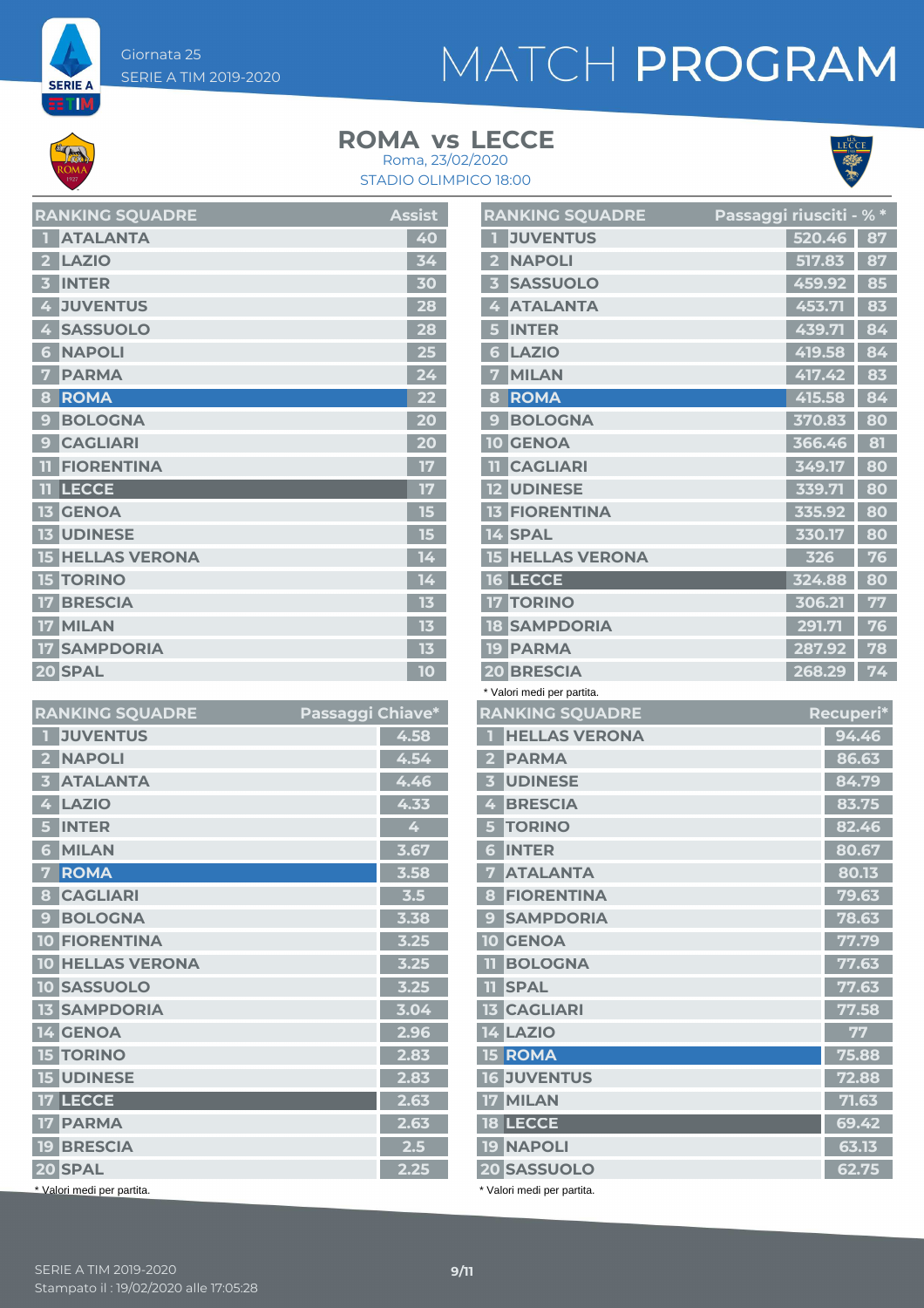Giornata 25 SERIE A TIM 2019-2020

# MATCH PROGRAM

**SERIE A ET M** 

### **ROMA** vs LECCE



STADIO OLIMPICO 18:00 Roma, 23/02/2020

| <b>RANKING SQUADRE</b>  | Tot. Parate - Media | <b>RANKING SQUADRE</b> | Media Km |
|-------------------------|---------------------|------------------------|----------|
| <b>1</b> SPAL           | 112 4.67            | <b>INTER</b>           | 112.713  |
| 2 PARMA                 | 111 4.63            | 2 PARMA                | 109.834  |
| 3 LECCE                 | $106$ 4.42          | 3 JUVENTUS             | 109.512  |
| 4 BRESCIA               | $104$ 4.33          | 4 LECCE                | 109.505  |
| 5 SASSUOLO              | $102$ 4.25          | <b>5 HELLAS VERONA</b> | 109.487  |
| <b>6 TORINO</b>         | 101 4.21            | 6 ROMA                 | 109.173  |
| <b>7 GENOA</b>          | 100 4.17            | <b>7 LAZIO</b>         | 109.03   |
| 8 UDINESE               | 98 4.08             | 8 ATALANTA             | 108.811  |
| 9 FIORENTINA            | 87 3.63             | <b>9 BOLOGNA</b>       | 108.751  |
| <b>10 JUVENTUS</b>      | 86 3.58             | 10 SPAL                | 108.518  |
| <b>TILAZIO</b>          | 85 3.54             | <b>11 SASSUOLO</b>     | 108.348  |
| 12 MILAN                | $84 \mid 3.5 \mid$  | <b>12 FIORENTINA</b>   | 108.197  |
| <b>13 HELLAS VERONA</b> | 83 3.46             | <b>13 SAMPDORIA</b>    | 107.705  |
| 14 CAGLIARI             | $82 \mid 3.42 \mid$ | 14 MILAN               | 107.413  |
| <b>15 BOLOGNA</b>       | $82 \mid 3.42 \mid$ | <b>15 UDINESE</b>      | 107.036  |
| <b>16 SAMPDORIA</b>     | $80$ 3.33           | <b>16 BRESCIA</b>      | 106.92   |
| <b>17 NAPOLI</b>        | $76$ 3.17           | <b>17 NAPOLI</b>       | 106.736  |
| <b>18 ROMA</b>          | $74$ 3.08           | <b>18 GENOA</b>        | 105.894  |
| <b>19 INTER</b>         | $62$ 2.58           | <b>19 CAGLIARI</b>     | 105.759  |
| <b>20 ATALANTA</b>      | $58$ 2.42           | 20 TORINO              | 103.953  |